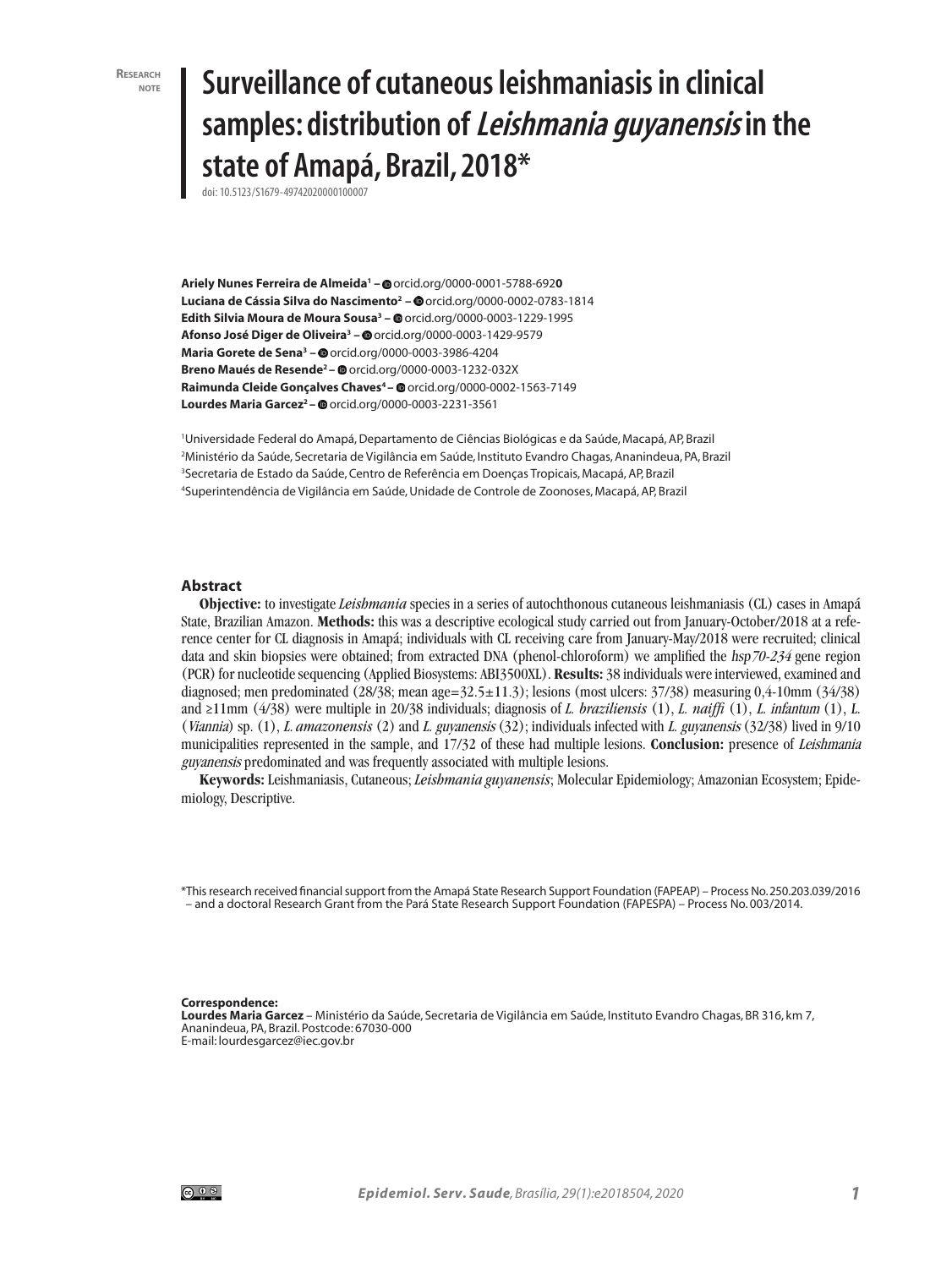## **Introduction**

Leishmaniasis is a neglected tropical disease caused by protozoa of the *Leishmania* genus and has two main clinical forms: tegumentary leishmaniasis (TL), which can be cutaneous and/or mucousal; and visceral leishmaniasis (VL).<sup>1</sup>

Between 2007 and 2015, 6,801 cases of cutaneous leishmaniasis (CL) were registered in the state of Amapá.2 CL can progress to severe although not fatal forms. Notwithstanding, between 2017 and 2018, the Amapá State Health Surveillance Superintendency recorded four deaths of patients with CL being treated with Glucantime® 3 (meglumine antimoniate) and 19 cases of canine VL.4 Also in 2018 the first autochthonous case of human VL in the state was confirmed: a riverside dweller aged 82 who was infected in the municipality of Mazagão and died from complications caused by cirrhosis of the liver.<sup>4</sup>

*Surveillance of VL, which is caused by the etiological agent Leishmania infantum, favors early diagnosis and treatment, thus reducing risk of death.*

Surveillance of VL, which is caused by the etiological agent *Leishmania infantum*, favors early diagnosis and treatment, thus reducing risk of death. Nevertheless, it is uncommon for people with CL to die and death usually results from comorbidities exacerbated by the toxicity of Glucantime®.<sup>5</sup> Among the agents causing CL, *Leishmania braziliensis* and, principally, *Leishmania guyanensis*, show resistance to Glucantime®, the prolonged use of which increases the risk of adverse events.6 *L. guyanensis*  occurs in the North of Brazil<sup>1,7,8</sup> but its frequency and distribution in Amapá are unknown.

The objective of this study was to investigate *Leishmania* species in a series of autochthonous cutaneous leishmaniasis cases in Amapá in 2018.

#### **Methods**

We conducted a descriptive study of a series of CL cases. The Brazilian state of Amapá has 670,000 inhabitants, distributed over 16 municipalities.9 One side of the state faces the Atlantic Ocean, while to the

North it borders with Suriname and French Guiana, and to the south it borders with the Brazilian state of Pará. In 2018, the CL detection coefficient in Amapá was 68.7/100,000 inhabitants, with autochthonous cases in  $14$  of the state's 16 municipalities.<sup>3</sup> Phlebotomine insects, which are potential CL vectors, are abundant in this Amazon subregion, $8,10,11$  where CL is endemic.<sup>2,3</sup>

In order to collect data, we recruited individuals attending the Amapá Tropical Diseases Reference Center between January and May 2018. The inclusion criteria were: males and females over 12 years old, with primary lesions suggestive of CL for at least two weeks. Those with medical contraindication to anesthesia and/ or biopsy or with some other laboratory diagnosis were excluded.

The *Leishmania* species identified in the study were assessed in relation to the following variables:

- a) sociodemographic variables
- sex;
- municipality of infection;
- mean age; and
- age groups;
- b) clinical variables
- number of cases;
- type of lesion (ulcer; verrucous);
- diameter of lesion;
- site of lesions on the body; and

- predominant clinical manifestations (crusting, secondary infection, satellite lesions etc.).

*Leishmania* variable measurement and diagnosis were based on leishmaniasis surveillance criteria defined in the Ministry of Health technical manual,1 as well as being based on molecular techniques.12,13

Lesion exudates were used to confirm infection, obtained via swabs for smearing on glass slides, using Giemsa stain to examine for amastigotes under the microscope.1 *Leishmania* were characterized using DNA extracted from the skin (phenol-chloroform). Skin was collected via lesion biopsy using local anesthesia (2% lidocaine). The sample was kept in a flask containing 0.5mL of NET (NaCl 0.15mM; EDTA 50mM; Tris-HCl 0.1M/pH 7.5). In order to ensure the quality of the extracted skin/DNA samples, refrigerator temperature was controlled daily (2-8°C). Polymerase chain reaction (PCR) was performed with subsequent sequencing of the 234 base pair target, i.e. *Leishmania* DNA heat shock-protein 70 gene coding region  $(hsp70-234).^{12}$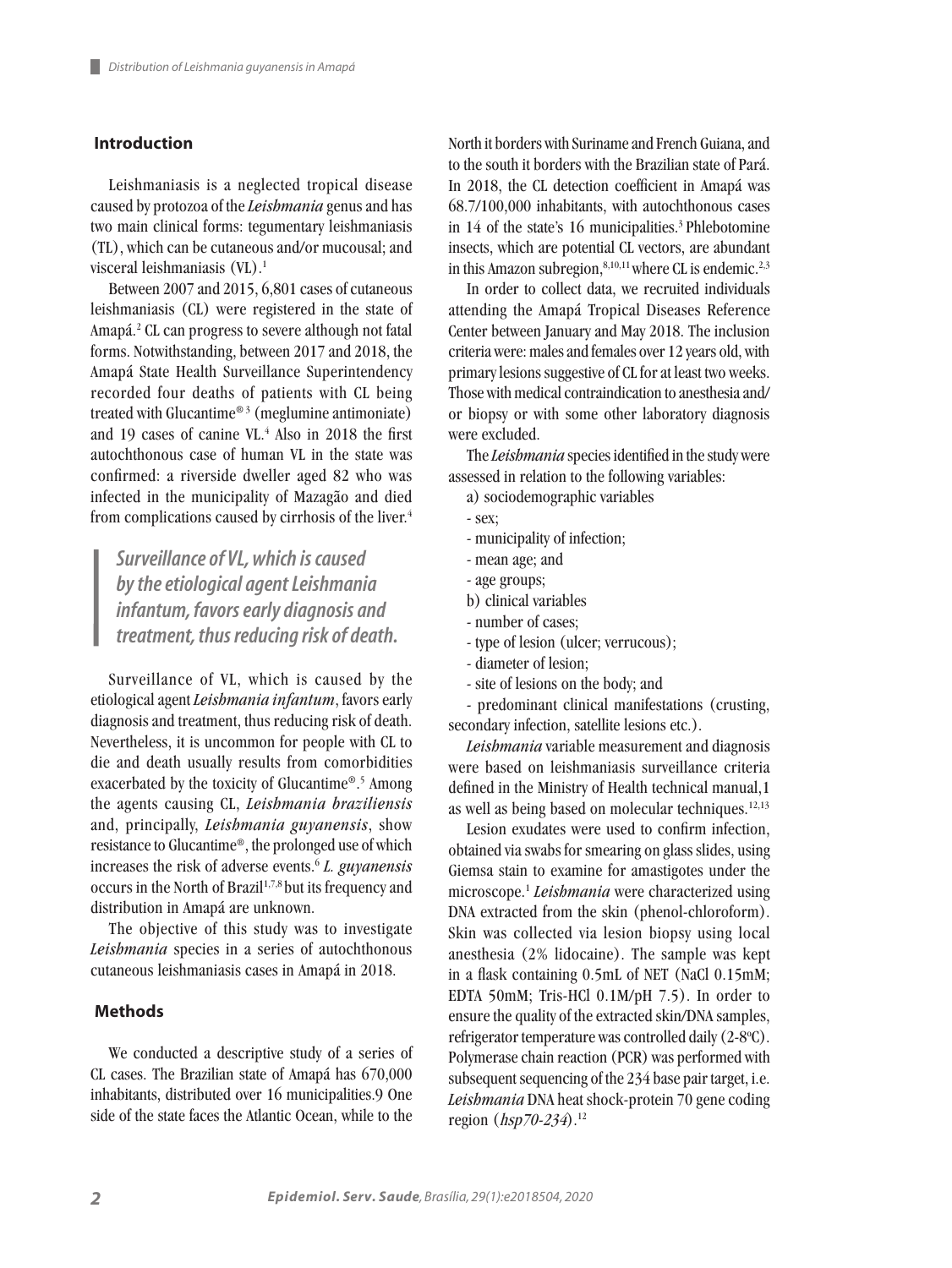The following assays were performed:

a) Polymerase chain reaction – PCR

PCR was based on *Leishmania* hsp70-234, highly sensitive for protozoan DNA detection and species discrimination.12 Assay conditions: 50mL Mix (Taq DNA polymerase 0.03U/µL; MgCl2 1.5mM; Invitrogen® KCl buffer; dNTPs 0.25mM; F- 5' GGA CGA GAT CGA GCG CAT GGT 3' e R- 5' TCC TTC GAC GCC TCC TGG TTG 3' initiators, 0.2pM each; DNA 3.0µL); denaturation, annealing and extension (1x 94°C/5'; 32x 94°C/0,5', 61°C/1' and  $72^{\circ}C/1$ <sup>'</sup>); and final extension  $(72^{\circ}C/10^{\circ})$ . A positive result confirms the presence of *Leishmania* DNA in the lesion, since it signifies amplification of the *hsp70-234* gene fragment.<sup>12</sup>

b) DNA sequencing

This procedure identifies the sequence of nucleotide bases of the *hsp70-234* gene region, confirming the distinction between *Leishmania* species by comparing the sequence with well characterized sequences available in the GenBank. The PCR-*hsp70-234* products were therefore purified (illustra ExoProStar; GE Healthcare Life Science) and sequenced (forward and reverse) in the automatic ABI3500XL DNA analyzer, using the BigDye® Terminator v3.1 Cycle Sequencing Kit (Applied Biosystems). BioEdit and Basic Local Alignment Search Tool (BLAST) were used to analyze sequences.13 Control samples were comprised of DNA from *L. braziliensis*  (MHOM/BR/1975/M2904), *L. guyanensis* (MHOM/ BR/1975/M4147), *L. lainsoni* (MHOM/BR1881/M6426), *L. shawi* (MCEB/BR/1984/M8408), *L. naiffi* (MDAS/ BR/1979/M533) and *L. amazonensis* (IFLA/BR/1968/ PH8).

We used BioStat 5.0 to produce frequency tables and to calculate means and standard deviations (available at: www.mamiraua.org.br).

The study project was approved by the Federal University of Amapá Research Ethics Committee (Certification of Submission for Ethical Appraisal [CAAE] No. 57036716.0.0000.0003, approved on 22/08/2016) and by the Evandro Chagas Institute Research Ethics Committee (CAAE No. 57036716.0.3001.0019, approved on 03/10/2016).

# **Results**

Thirty-eight individuals with CL were included. They were 28 males and 10 females aged between 13 and 81 with a mean age of 34.4 years (standard deviation: 14.2), resident in ten municipalities in the state of Amapá. The largest number of cases  $(n=13)$  came from the municipality of Mazagão. The most frequent etiological agent among the participants was *Leishmania guyanensis*  (32/38). Clinical/demographic aspects and etiology of the CL cases are shown in Table 1.

With regard to the number of lesions, 20 individuals had multiple lesions while 18 had a single lesion. In 37/38 cases, lesions were of the ulcer type, mostly with a 5-6cm diameter, predominantly located on the upper limbs  $(n=9)$  and lower limbs  $(n=11)$ . Predominant clinical manifestations were crust, secondary infection and satellite lesions. The characteristics of the lesions of the individuals with CL and respective etiological agents identified following sequencing and analysis of the *Leishmania hsp70-234* gene region are described in Table 2.

This study contains the first report of *L. infantum*  associated with CL in Amapá: a 35year-old woman infected in the municipality of Porto Grande, with multiple varied size verrucous cutaneous lesions on her body, including her thighs and legs, without visceral disease

## **Discussion**

The most frequent etiological agent among the five species identified in individuals with CL in Amapá was *L. guyanensis*: 32 of the 38 cases analyzed. The *hsp70- 234 Leishmania* marker discriminates six pathogens in the Amazon.12,14 The specificity of *hsp70-234* has not been previously evaluated for L. lindenbergi, the seventh pathogen that causes human CL in the Amazon.<sup>8</sup> Some species identified in this study are worthy of note: (i) *Leishmania amazonensis*, in addition to localized CL it can cause diffuse (anergic) leishmaniasis which is rarely curable; and (ii) *Leishmania guyanensis* and *L. braziliensis*, which induce cutaneous/mucous lesions that are hard to deal with,<sup>1,15</sup> having a high degree of hypersensitivity and which may appear months or years after clinical cure of the primary lesion.<sup>1</sup> Only long-term medical follow-up will ensure effective diagnosis and treatment of relapses.<sup>15</sup> Even in the absence of mucous involvement, knowing what the pathogen is enables a prognosis to be defined.

Those who had CL caused by *L. braziliensis* and *L. naiffi* had a single ulcer. *Leishmania braziliensis*  is widely distributed in Brazil.1 *L. naiffi* infection in humans is limited to the states of Amazonas, Acre, Pará, Rondônia and Mato Grosso,<sup>16</sup> with no complications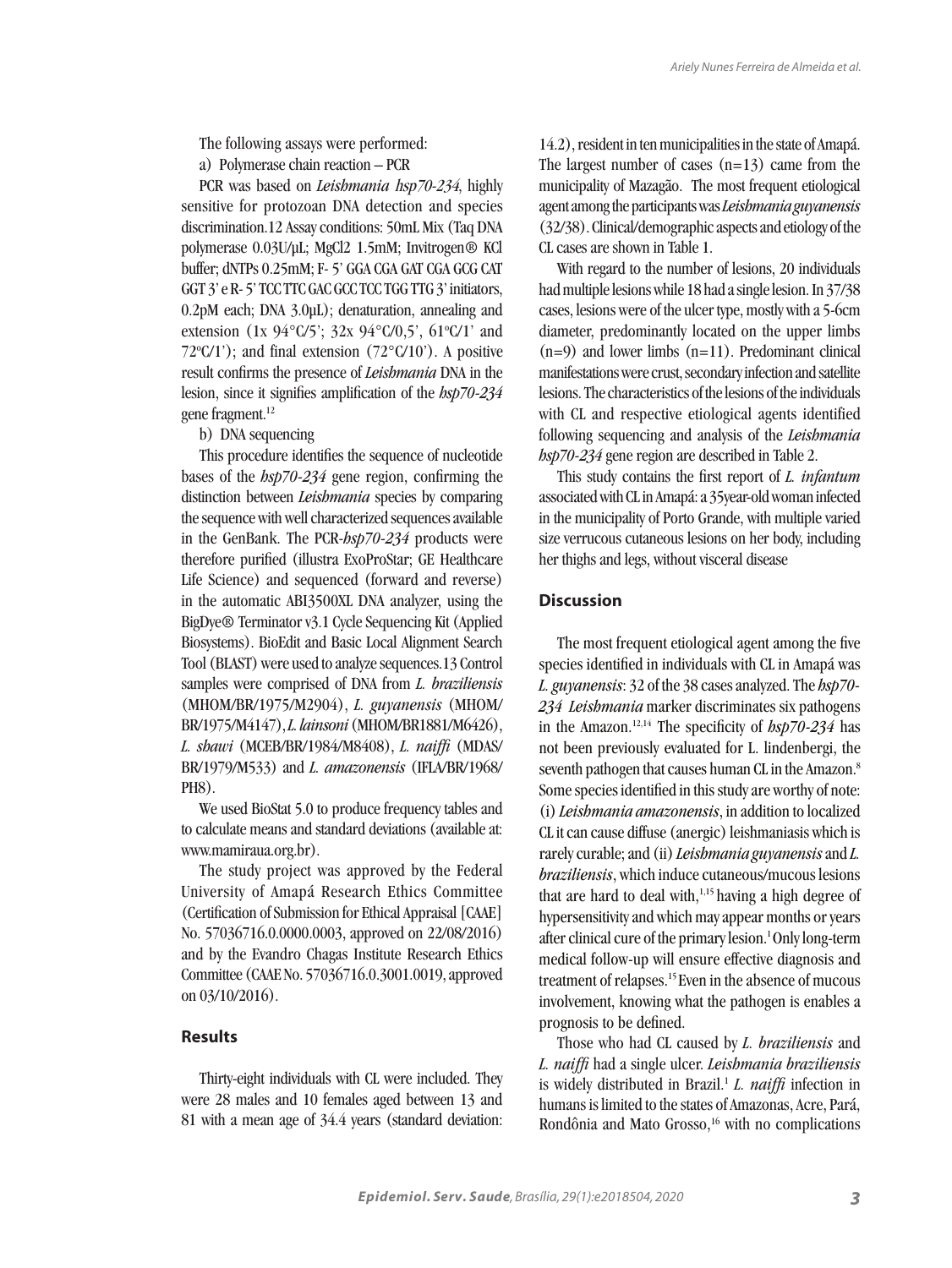ш

having been reported until our study revealed the first case of CL caused by *L. naiffi* in Amapá.

*L. infantum* is phylogenetically close to *Leishmania donovani*, the agent that causes VL and post-kala-azar dermal leishmaniasis in the Old World (Europe);<sup>17</sup> occurrence of cutaneous lesions caused by *L. infantum*  in immunocompetent individuals is uncommon in the Americas, especially in Brazil.<sup>14,18</sup>

*L. infantum* has been isolated in the skin of Africans with CL, producing a lesion histologically distinct from that caused by L. major.<sup>19</sup> Since 2015, cases of CL caused by *L. infantum* have been recorded in different Brazilian states.<sup>14,18</sup> In Africa and the Americas, the clinical characteristics of CL vary according to the etiological agent.1,19 Our study highlights the pleomorphism of CL caused by *L. infantum*, alerting

## **Table 1 – Sociodemographic aspects and etiology of cutaneous leishmaniasis in males and females in a series of leishmaniasis cases in the state of Amapá, Brazil, 2018**

|                                                       | Sex            | <b>Total</b>   |                |
|-------------------------------------------------------|----------------|----------------|----------------|
| <b>Variables</b>                                      | <b>Male</b>    | Female         |                |
|                                                       | $n=28$         | $n=10$         | $n=38$         |
| Age group (in years)                                  |                |                |                |
| $12 - 20$                                             | 3              | $\overline{3}$ | 6              |
| $20 - 30$                                             | 9              | 1              | 10             |
| $30 - 40$                                             | 9              | 1              | 10             |
| $40 - 50$                                             | 5              | 3              | 8              |
| $50 - 60$                                             | 2              | 1              | 3              |
| $60 - 81$                                             |                | $\mathbf{1}$   | $\mathbf{1}$   |
| Mean age (standard deviation)                         | 32.5 (11.3)    | 39.9 (19.9)    | 34.4 (14.2)    |
| <b>Municipality of infection</b>                      |                |                |                |
| Mazagão                                               | 10             | 3              | 13             |
| Porto Grande                                          | 3              | 4              | 7              |
| Serra do Navio                                        | 5              |                | 5              |
| Tartarugalzinho                                       | 3              |                | 3              |
| Laranjal do Jari                                      | 3              |                | 3              |
| Santana                                               |                | $\overline{2}$ | $\overline{2}$ |
| <b>Oiapoque</b>                                       | 2              |                | 2              |
| <b>Ferreira Gomes</b>                                 | 1              |                | 1              |
| Pedra Branca do Amapari                               | 1              |                | 1              |
| Calçoene                                              |                | $\mathbf{1}$   | 1              |
| Molecular diagnosis (Leishmania species) <sup>a</sup> |                |                |                |
| Leishmania (Viannia) guyanensis                       | 23             | 9              | 32             |
| Leishmania (Leishmania) amazonensis                   | $\overline{2}$ |                | $\overline{2}$ |
| Leishmania (Viannia) braziliensis                     | 1              |                | 1              |
| Leishmania (Viannia) naiffi                           | 1              |                | 1              |
| Leishmania (Leishmania) infantum                      |                | 1              | 1              |
| Leishmania (Viannia) sp                               | 1              |                | 1              |

a) Molecular diagnosis based on polymerase chain reaction (PCR) and *Leishmaniahsp70-234* gene region sequencing.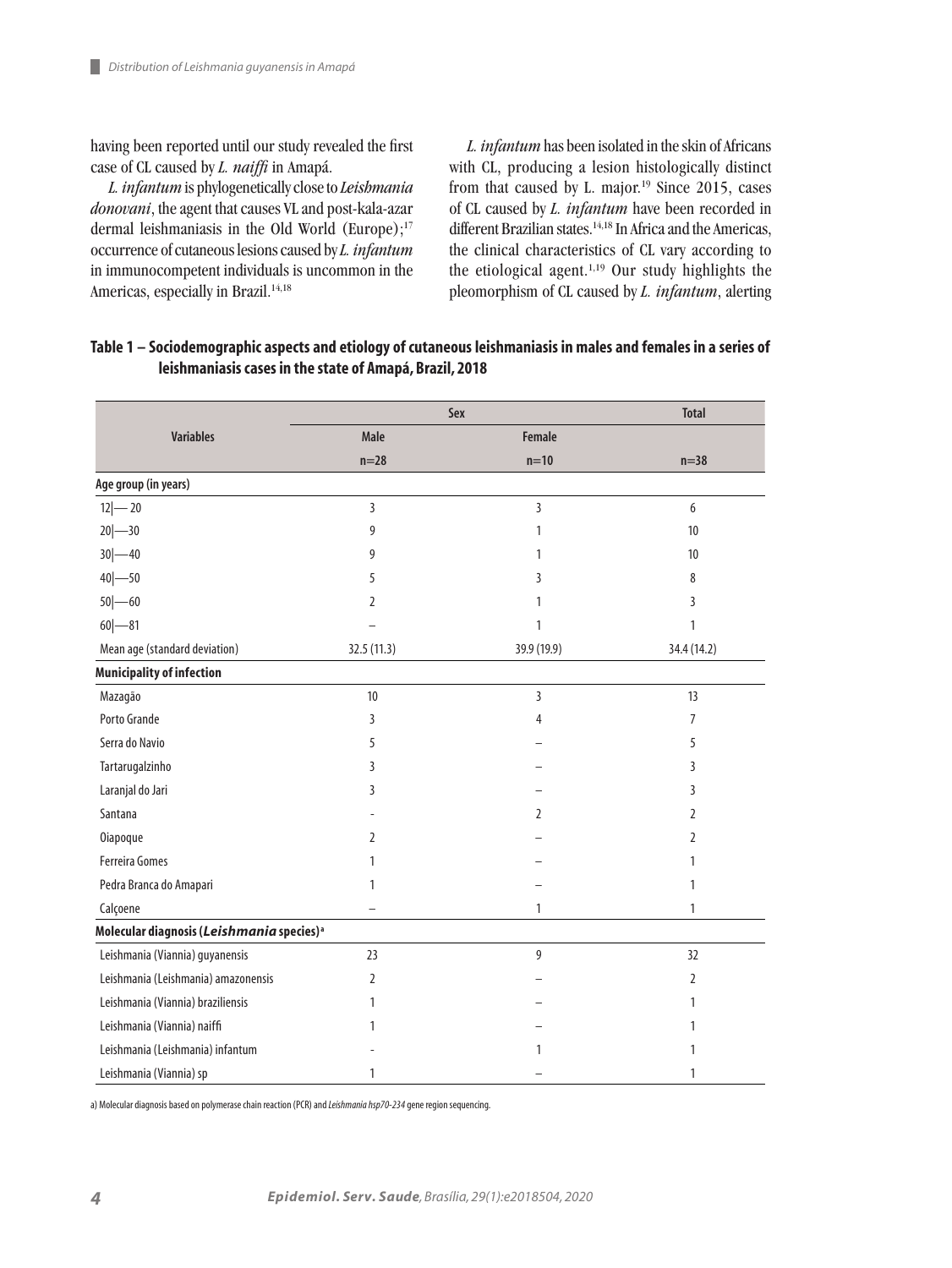|                                                          | Leishmania Species       |                                  |                            |                      |                                      |                            |                |  |
|----------------------------------------------------------|--------------------------|----------------------------------|----------------------------|----------------------|--------------------------------------|----------------------------|----------------|--|
| <b>Variables</b>                                         | Leishmania<br>guyanensis | Leishmania<br><i>amazonensis</i> | Leishmania<br>braziliensis | Leishmania<br>naiffi | <b>Leishmania</b><br><i>infantum</i> | Leishmania<br>(Viannia) sp | Total (n)      |  |
| <b>Number</b>                                            |                          |                                  |                            |                      |                                      |                            |                |  |
| Single                                                   | 15                       | $\mathbf{1}$                     | $\mathbf{1}$               | $\mathbf{1}$         | $\equiv$                             | $\overline{\phantom{0}}$   | 18             |  |
| Multiple                                                 | 17                       | 1                                |                            |                      | $\mathbf{1}$                         | 1                          | 20             |  |
| Type                                                     |                          |                                  |                            |                      |                                      |                            |                |  |
| Ulcer                                                    | 32                       | $\overline{2}$                   | 1                          | $\mathbf{1}$         |                                      | 1                          | 37             |  |
| Verrucous                                                | $\overline{\phantom{0}}$ |                                  |                            |                      | $\mathbf{1}$                         |                            | 1              |  |
| Diameter (in cm)                                         |                          |                                  |                            |                      |                                      |                            |                |  |
| $0.4 - 2$                                                | 5                        | $\mathbf{1}$                     | $\overline{a}$             | $\mathbf{1}$         | $\equiv$                             | $\mathbf{1}$               | 8              |  |
| $2 - 4$                                                  | 4                        |                                  | 1                          |                      |                                      |                            | 5              |  |
| $4 - 6$                                                  | 9                        | $\mathbf{1}$                     |                            |                      |                                      |                            | 10             |  |
| $6 - 8$                                                  | 5                        |                                  |                            |                      | 1                                    |                            | 6              |  |
| $8 - 10$                                                 | 5                        |                                  |                            |                      |                                      |                            | 5              |  |
| $10$ –                                                   | $\overline{4}$           |                                  |                            |                      |                                      |                            | $\overline{4}$ |  |
| Site                                                     |                          |                                  |                            |                      |                                      |                            |                |  |
| Head/face                                                | $\overline{\phantom{0}}$ | $\overline{a}$                   | $\overline{a}$             | $\mathbf{1}$         | $\equiv$                             | $\overline{a}$             | $\mathbf{1}$   |  |
| Torso                                                    | $\overline{2}$           |                                  |                            |                      |                                      |                            | $\overline{2}$ |  |
| <b>Upper limbs</b>                                       | $\overline{7}$           | 1                                | $\mathbf{1}$               |                      |                                      |                            | 9              |  |
| Lower limbs                                              | 11                       |                                  |                            |                      |                                      |                            | 11             |  |
| Head and torso                                           | $\mathbf{1}$             |                                  |                            |                      |                                      |                            | 1              |  |
| Head, upper and lower limbs                              | $\overline{2}$           |                                  |                            |                      |                                      |                            | $\overline{2}$ |  |
| Head, torso and lower limbs                              | 1                        |                                  |                            |                      |                                      |                            | 1              |  |
| Torso and upper limbs                                    | $\mathbf{1}$             |                                  |                            |                      |                                      |                            | 1              |  |
| <b>Torso and lower limbs</b>                             | 4                        |                                  |                            |                      |                                      |                            | $\overline{4}$ |  |
| <b>Upper and lower limbs</b>                             | 3                        | $\mathbf{1}$                     |                            |                      | 1                                    | 1                          | 6              |  |
| Predominant clinical manifestations (types) <sup>a</sup> |                          |                                  |                            |                      |                                      |                            |                |  |
| Crust                                                    | 16                       | $\overline{\phantom{0}}$         |                            | $\mathbf{1}$         | L.                                   | $\mathbf{1}$               | 18             |  |
| Secondary infection                                      | 9                        |                                  |                            |                      |                                      | 1                          | 10             |  |
| Satellite lesions                                        | 5                        | $\mathbf{1}$                     |                            |                      |                                      |                            | 6              |  |
| Lymphangitis                                             | 5                        |                                  |                            |                      |                                      |                            | 5              |  |
| Lymphadenopathy                                          | $\overline{2}$           |                                  |                            |                      |                                      |                            | $\overline{2}$ |  |
| Fibrosis                                                 | $\mathbf{1}$             |                                  |                            |                      |                                      |                            | 1              |  |
| Headache                                                 | 1                        |                                  |                            |                      |                                      |                            | 1              |  |
| Erysipelas                                               | 1                        |                                  |                            |                      |                                      |                            | 1              |  |

## **Table 2 – Characteristics of lesions found in individuals with cutaneous leishmaniasis (n=38) and respective etiologic agents, identified following sequencing and analysis of** *Leishmania hsp70-234* **gene region, Amapá, Brasil, 2018**

a) One or more types of associated manifestations may have occurred in the same individual with LC.

as to the need for early diagnosis<sup>20</sup> and, in this sense, the importance of surveillance for preventing also human VL in Amapá.

CL hotspots have been identified in Amapá, principally in areas of agricultural, plant extractivism and prospecting/mining settlements, $2$  where males of productive age are most affected. The majority of the individuals we analyzed had multiple primary lesions, suggesting diverse vector bites. This is a

recognized behavior of *Nyssomyia umbratilis*, the agent that transmits *L. guyanensis*.<sup>1,8</sup> In these cases, prolonged treatment with Glucantime® would be necessary; however, there is considerable morbidity and even deaths associated with the toxicity of this chemotherapy.3,5,21,22

Although Glucantime® is the first drug option for treating CL in Brazil, Pentamidine Isethionate® is recommended where *L. guyanensis* is predominant.<sup>1</sup>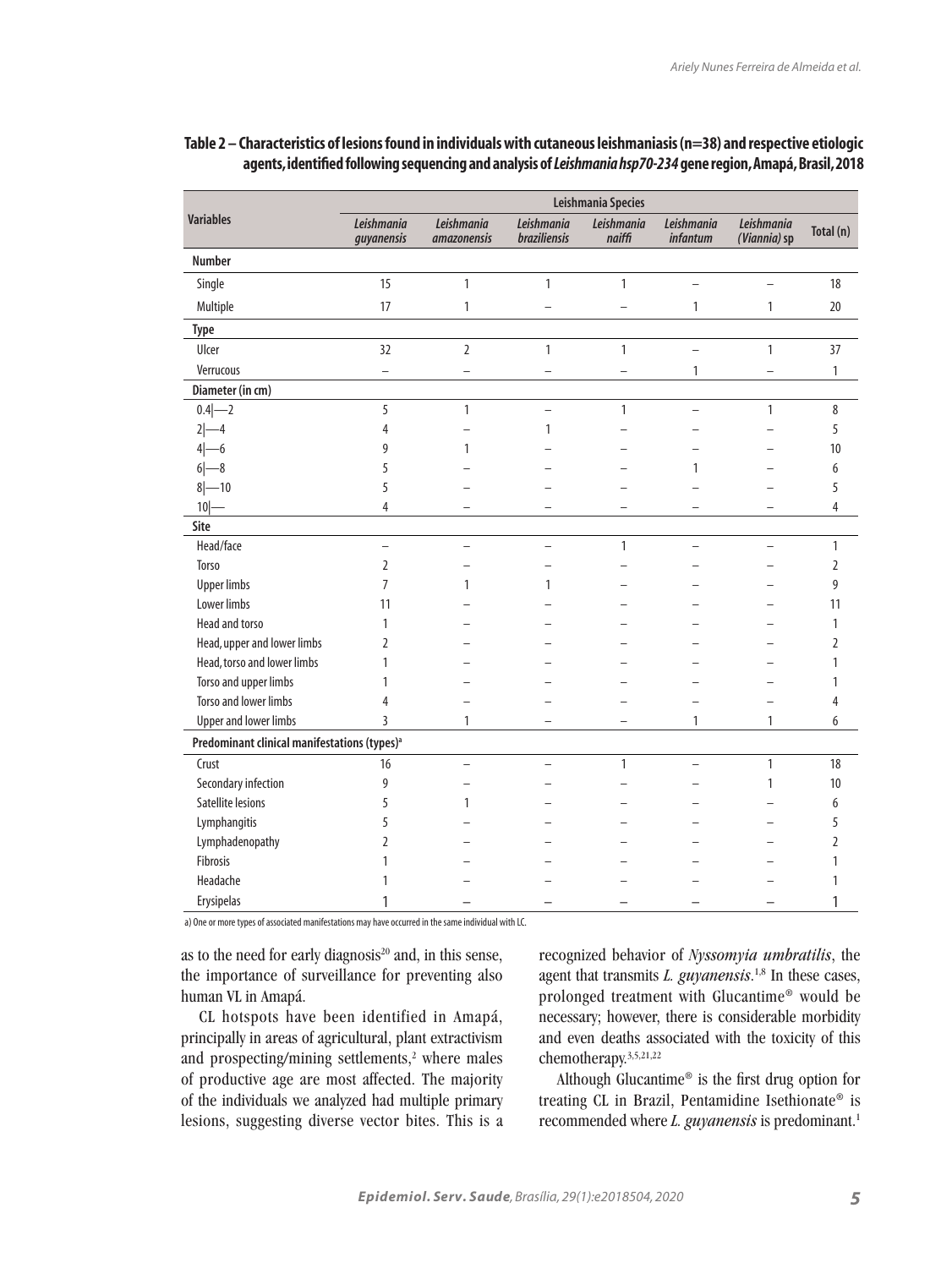ш

Study participants infected with *L. guyanensis* came from nine of the ten municipalities considered in the sample, suggesting widespread distribution of this species in Amapá, where vector fauna are abundant.8,10,11

*L. braziliensis* and *L. guyanensis* infection caused by *Leishmania* RNA virus subtype 1, found in Peru, Bolivia, French Guiana, Suriname and Brazil, would explain the high virulence and resistance of these species to the drug.<sup>23</sup> Biological factors of CL need to be monitored, especially in frontier regions.

With regard to treatment, with effect from 2017 Pentamidine Isethionate® has been considered preferential to Glucantime® for systemic treatment of CL in areas where *L. guyanensis* is predominant in Brazil. In cases of (i) kidney, heart and liver failure, (ii) people who have had kidney, heart and liver transplants, (iii) pregnant women and people more than 50 years old, the use of liposomal Amphotericin B® is recommended. Glucantime® would be the first option only for intralesional use in these areas.<sup>1</sup> The results found by our study support the new guidelines for treatment of CL in Amapá adopted with effect from 2018.24

Our study confirmed the predominance of *L. guyanensis* infection in Amapá, frequently associated with multiple lesions, as was as providing the first reports of the presence of *Leishmania naiffi* and *L. infantum* in clinical samples of CL in the state of Amapá.

#### **Acknowledgements**

Our thanks go to Dr. Inês Celeste Ribeiro Martins, Director of the Amapá Tropical Diseases Reference Center (CRDT-AP), and to Dr. Aldo Aparecido Proietti Júnior, Coordinator of the Federal University of Amapá Special Applied Microbiology Laboratory (UNIFAP), for their support for our study, making available the necessary space and conditions for our work at CRDT/ AP and for proper storage of samples at UNIFAP.

#### **Authors' contributions**

Almeida ANF, LCS Nascimento LCS, Sousa ESMM, Oliveira AJD, Sena MG, Resende BM, Chaves RCG and Garcez LM contributed substantially to all stages of the study: conception, fundraising, collection, analysis and interpretation of the results, writing and critically reviewing the intellectual contents of the manuscript. All the authors have approved the final version and are responsible for all aspects of the study, guaranteeing its accuracy and integrity.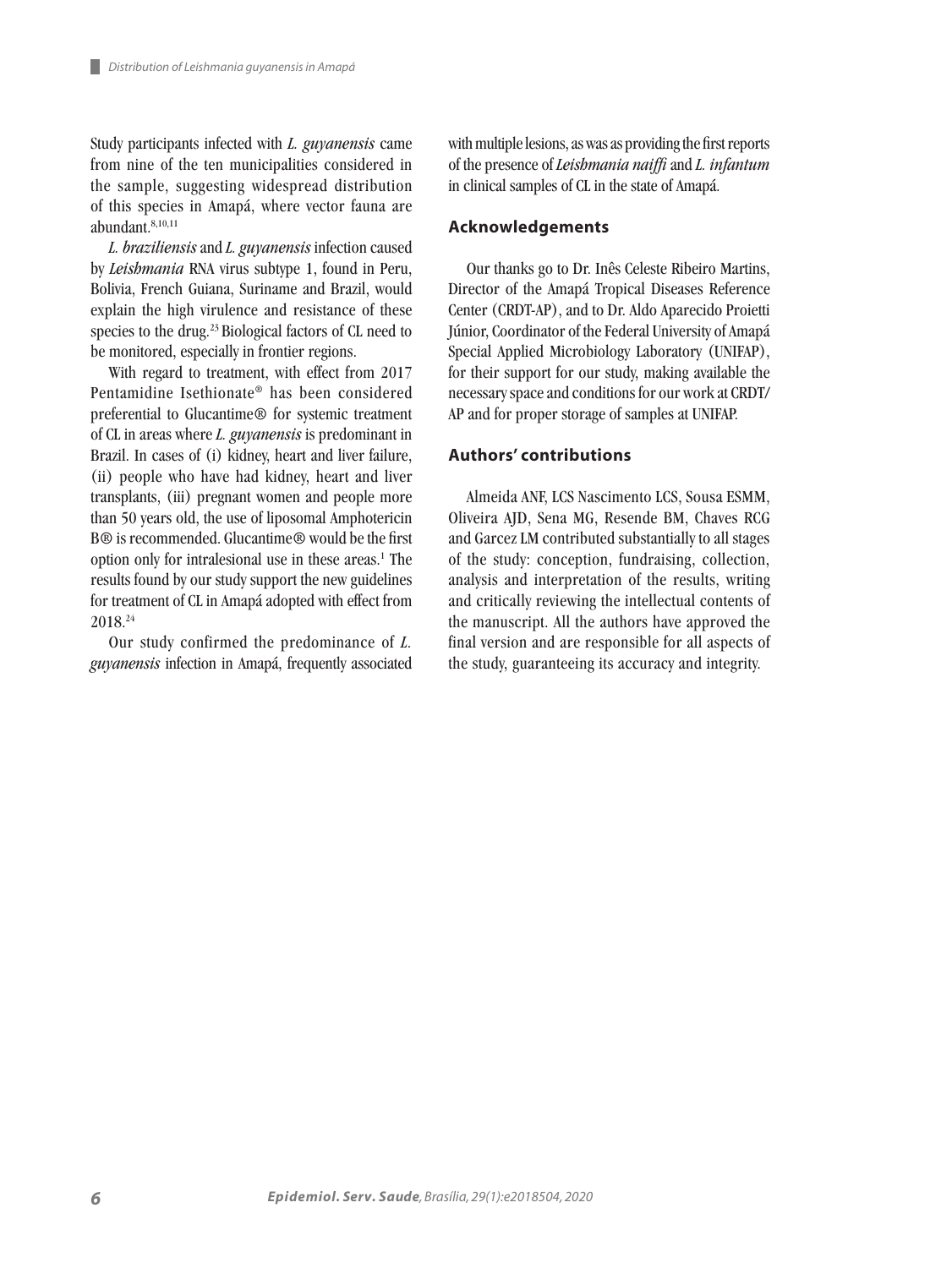## **References**

- 1. Ministério da Saúde (BR). Secretaria de Vigilância das Doenças Transmissíveis. Manual de vigilância da leishmaniose tegumentar [Internet]. Brasília: Ministério da Saúde; 2017 [citado 2018 nov 21]. 190 p. Disponível em: http://bvsms.saude.gov.br/ bvs/publicacoes/manual\_vigilancia\_leishmaniose\_ tegumentar.pdf
- 2. Almeida ANF, Garcez LM, Araújo OCL. Leishmaniose tegumentar americana no estado do Amapá, Brasil: 2007 a 2015 [Internet]. In: Anais do 53º Congresso da Sociedade Brasileira de Medicina Tropical. 2017 ago 27-30; Campinas: Galoá; 2018 [citado 2018 nov 21]. Disponível em: https://proceedings.science/ medtrop/papers/leishmaniose-tegumentar-americanano-estado-do-amapa%2C-brasil%3A-2007-a-2015
- 3. Superintendência de Vigilância em Saúde (AP). Situação epidemiológica da leishmaniose tegumentar no estado do Amapá: período de 2017 a novembro de 2018. Bol Epidemiol [Internet]. 2018 [citado 2019 mar 12];2:1-5. Disponível em: https://editor.amapa. gov.br/arquivos\_portais/publicacoes/SVS\_4d77b4439 23909a984f01e74bf38240f.pdf
- 4. Superintendência de Vigilância em Saúde (AP). Diretoria Executiva de Vigilância em Saúde. Nota informativa: confirmado primeiro caso autoctone de leishmaniose visceral humana no estado do Amapá [Internet]. Amapá: Superintendência de Vigilância em Saúde; 2018 [citado 2019 mar 12]. Disponível em: https://drive.google.com/file/d/1DA51roHaaHUQpKj0 0O3RveDO6nPbgJB7/view
- 5. Sundar S, Chakravarty J. Leishmaniasis: an update of current pharmacotherapy. Expert Opin Pharmacother [Internet]. 2013 Jan [cited 2019 Jul 16];14(1):53- 63. Available from: https://www.tandfonline.com/ doi/full/10.1517/14656566.2013.755515. doi: 10.1517/14656566.2013.755515
- 6. Romero GA, Guerra MV, Paes MG, Macêdo VO. Comparison of cutaneous leishmaniasis due to Leishmania (Viannia) braziliensis and L. (V.) guyanensis in Brazil: therapeutic response to meglumine antimoniate. Am J Trop Med Hyg [Internet]. 2001 Nov [cited 2019 Jul 16];65(5):456- 65. Available from: http://www.ajtmh.org/docserver/ fulltext/14761645/65/5/11716098.pdf?expires=1563 806586&id=id&accname=guest&checksum=521DD0 993B0869A3D5A44A65ECE28098
- 7. Araujo-Pereira T, Pita-Pereira D, Moreira RB, Silva-Galdino T, Duarte MPO, Brazil RP, et al . Molecular diagnosis of cutaneous leishmaniasis in an endemic area of Acre State in the Amazonian Region of Brazil. Rev Soc Bras Med Trop [Internet]. 2018 May-Jun [cited 2019 Jul

16];51(3):376-81. Available from: http://www.scielo.br/ pdf/rsbmt/v51n3/1678-9849-rsbmt-51-03-376.pdf. doi: 10.1590/0037-8682-0232-2017

- 8. Lainson R. Espécies neotropicais de Leishmania: uma breve revisão histórica sobre sua descoberta, ecologia e taxonomia. Rev Pan-Amaz Saúde [Internet]. 2010 jun [citado 2019 jul 16];1(2):13-32. Disponível em: http://scielo.iec.gov.br/pdf/rpas/v1n2/pt\_v1n2a02.pdf. doi: 10.5123/S2176-62232010000200002
- 9. Instituto Brasileiro de Geografia e Estatística. Censo demográfico 2010. Panorama Amapá. População no último censo [Internet]. Rio de Janeiro: Instituto Brasileiro de Geografia e Estatística; 2010 [citado 2018 nov 21]. Disponível em: https://cidades.ibge. gov.br/brasil/ap/panorama
- 10. Saraiva JF, Souto RNP, Ferreira RMA. Flebotomineos (diptera: psychodidae) coletados em um assentamento rural no estado do Amapá, Brasil. Biota Amazônia [Internet]. 2011 [citado 2019 jul 16];1(1):58-62. Disponível em: https://periodicos. unifap.br/index.php/biota/article/view/145/ v1n1p58-62.pdf. doi: 10.18561/2179-5746/ biotaamazonia.v1n1p58-62
- 11. Galardo AKR, Galardo CD, Santana AA, Mendes JCC, Souza FRA, Duarte JP, et al. Primeira ocorrência de Lutzomyia (Lutzomyia) longipalpis LUTZ & NEIVA, 1912 (Diptera: Psychodidae: Phlebotominae) no estado do Amapá, Brasil. Biota Amazônia [Internet]. 2013 [citado 2019 jul 16];3(2):179- 83. Disponível em: https://periodicos.unifap.br/ index.php/biota/article/view/688/v3n2p179-183. pdf. doi: 10.18561/2179-5746/biotaamazonia. v3n2p179-183
- 12. Graça GC, Volpini AC, Romero GAS, Oliveira Neto MP, Hueb M, Porrozzi R, et al. Development and validation of PCR-based assays for diagnosis of American cutaneous leishmaniasis and identification of the parasite species. Mem Inst Oswaldo Cruz [Internet]. 2012 Aug [cited 2019 Jul 16];107(5):664-74. Available from: http://www.scielo. br/pdf/mioc/v107n5/14.pdf. doi: 10.1590/S0074- 02762012000500014
- 13. Altschul SF, Gish W, Miller W, Myers EW, Lipman DJ. Basic local alignment search tool. J Mol Biol [Internet]. 1990 Oct [cited 2019 Jul 16];215(3):403- 10. Available from: https://www.sciencedirect.com/ science/article/pii/S0022283605803602?via%3Dihub. doi: 10.1016/S0022-2836(05)80360-2
- 14. Garcez LM, Hueb M, Cordies N, Sanchez L, Nascimento L, Santos R, et al. utaneous Leishmaniasis